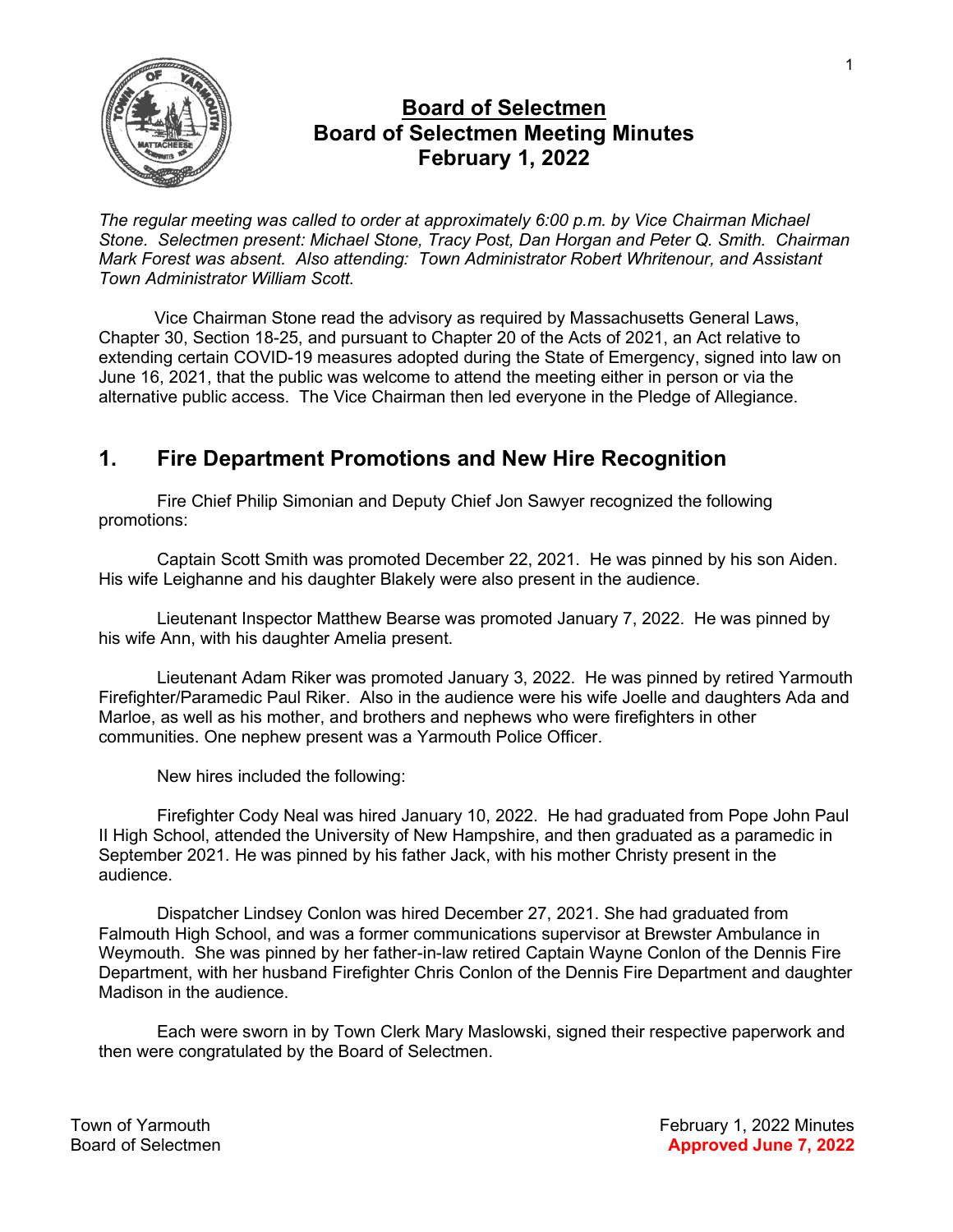### 2. Public Comments

Tom Sullivan addressed the Board via Zoom. He noted that at the last meeting there was an appointment of a part-time resident to a committee. He asked if the Board had changed their policy, because he believed the policy had been that only fulltime residents were to be placed on Town committees or boards. He also spoke about the appointments meetings, saying he checked with the Attorney General's Office to see if the Town was conducting the meetings correctly. With only one Board member conducting the appointments meetings, it was not subject to the Open Meeting Law requirement for posting. He believed the Board should go back to having two members conduct the appointments meetings, and to post the meetings at Town Hall, so that the public could have the opportunity to attend the appointment interviews.

### 3. COVID-19 Update

Health Director Bruce Murphy came before the Board. Board of Health Chairman Hillard Boskey was present via Zoom for the purpose of answering questions. Mr. Murphy also thanked the Assistant Administrator Bill Scott for his help with the PowerPoint presentation, and recognized Erica Polite from the Health Office who also assisted. He then reviewed the tables of information, updated as of January 31.

Mr. Murphy said there were now 71 active cases in Town. Cases had been increasing dramatically from November to January, but now were starting to quickly decrease over the last several days. At the height of this fifth wave of the pandemic, there had been 272 active cases, but now there was a downward trend. The positivity rate in Yarmouth from January 9 to January 22, was still very high at 19.96%, but was lower than the previous report. Most Cape towns also had lower positivity rates. Cape hospitalizations peaked with a total of 63 beds used for COVID-19 patients on January 18, but it had since gone down. Fully vaccinated people totaled 77% of Yarmouth's total population. Booster clinics continued to go well. The County Health Department were holding weekly vaccination clinics by appointment or walk-ins on Wednesdays from 2-4 p.m. at the County Complex. Cape Cod Healthcare was providing vaccinations by appointment Mondays through Saturdays from 8 a.m. to 6 p.m. Cape Cod Community College clinics were to be continued through the month of February on Tuesdays, Thursdays and Saturdays. Vaccinations at the various pharmacies continued to be readily available. The Cape Cod Melody Tent was performing testing three days per week, as well as the Cape Cod Urgent Care Centers. The United States Postal Service had begun sending out free test kits, four per family. Information about Phase 2 of the test kit distribution through the Community Development's Block Program was scheduled to go out later in the week. Phase 3 kits through the County program were still pending confirmation.

Mr. Murphy stated that the indoor mask advisory by the Board of Health was still currently in place. He then reviewed some news stories related to the virus. He told the Selectmen that Frequently Asked Questions (FAQs) were compiled with answers from the Massachusetts Department of Public Health and would be available via links on the Town's website.

Selectman Horgan asked, in relation to booster shots, whether it was better for people to stay with their original vaccines if given an option. Dr. Boskey said it would not make much difference, however, the J&J vaccine was not recommended for second shots or boosters. Selectman Horgan then inquired if homebound residents were receiving test kits. Mr. Murphy said that they were working on that with Meals on Wheels.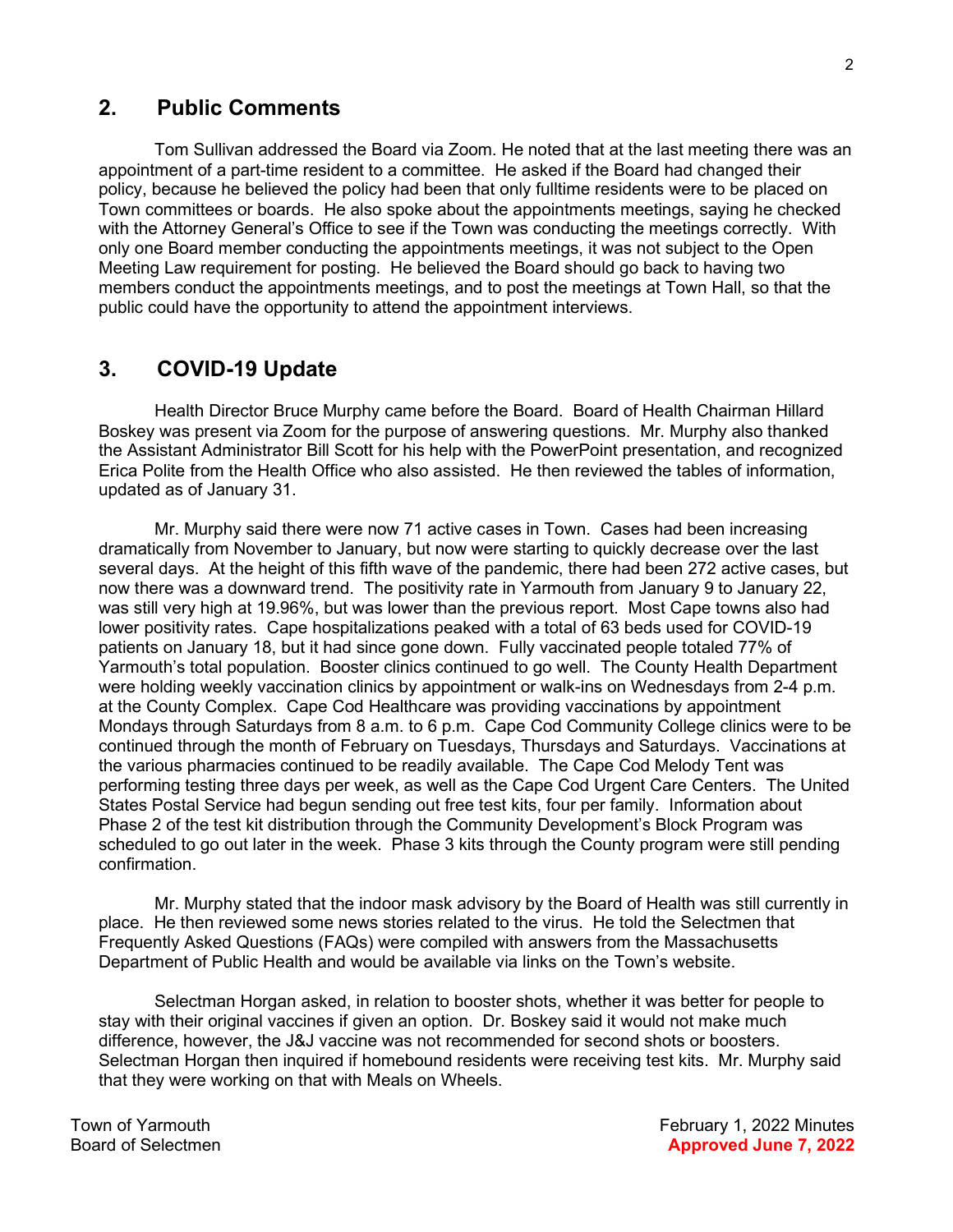Selectman Smith asked which three days the Melody Tent was conducting testing. Mr. Murphy said that he would have to check the website. Selectman Smith noted that to sign up for test kits, it would have to be done online. He asked, for those who did not have access to the internet, could they sign up through the libraries. Mr. Murphy answered that they could go to the libraries.

Resident Vita Morris, via Zoom, asked if she went to a pharmacy with a prescription for hydroxychloroquine, would she be able to buy it. Dr. Boskey recommended calling the pharmacist or health care provider.

Vice Chairman Stone noted the downward trend in the number of cases, but that the infection rate was still high. He asked why the infection rate was not running parallel to the number of actual infections. Mr. Murphy replied that it was due to a lag of data. The lag was approximately two weeks.

Dr. Boskey stated that the vaccination rate had leveled off. He said second boosters were now available for those people who were immunocompromised. He imagined that more people would qualify for a fourth shot over time.

Mr. Murphy, responding to Selectman Smith's earlier question, said that the Melody Tent was open for testing Mondays 9 a.m. to 1 p.m., Tuesdays 1 p.m. to 6 p.m., and Wednesdays 9 a.m. to 1 p.m. He added that no appointments were needed.

### 4. Public Hearing for New Weekday and Sunday Entertainment License: Aiden by Best Western at The Cape Point, 476 Route 28, West Yarmouth

Jeanne Roche, General Manager of the Aiden Motel, along with Operations Manager Mark Barbi and Head Chef Frank Macro, came before the Board. Selectman Post then read the legal ad into the record:

"The Licensing Authority for the Town of Yarmouth has received an application for new Annual Weekday and Sunday Entertainment licenses from S&H Hotel Yarmouth LLC, dba Aiden by Best Western at Cape Point, 476 Route 28, West Yarmouth, MA, Nilesh Patel, manager. Aiden by Best Western is applying for entertainment to consist of live bands with up to four pieces, including singers, recorded music, live music, amplification systems, TV, and dancing by patrons. Hours of entertainment are 1:00 p.m. to 10:00 p.m. Hearing will be held on Tuesday, February 1, 2022 in the Hearing Room at the Town Hall, 1146 Route 28, South Yarmouth. The Board of Selectmen meeting begins at 6:00 p.m. Written comments will be accepted until 4:30 p.m., Friday, January 28, 2022 in the Selectmen's Office at Town Hall. Verbal comments will be accepted at the hearing."

Vice Chairman Stone invited the public to make comments or ask questions.

Resident Nick Brady, who lived directly behind the motel, wanted clarification on whether the music would be exterior or interior. Mr. Barbi replied that music would be interior as well as exterior out by the pool, but the pool area would only be acoustic so not anything loud. He said they may also have face painting, balloon making, and activities like that for the kids. Mr. Brady said that at a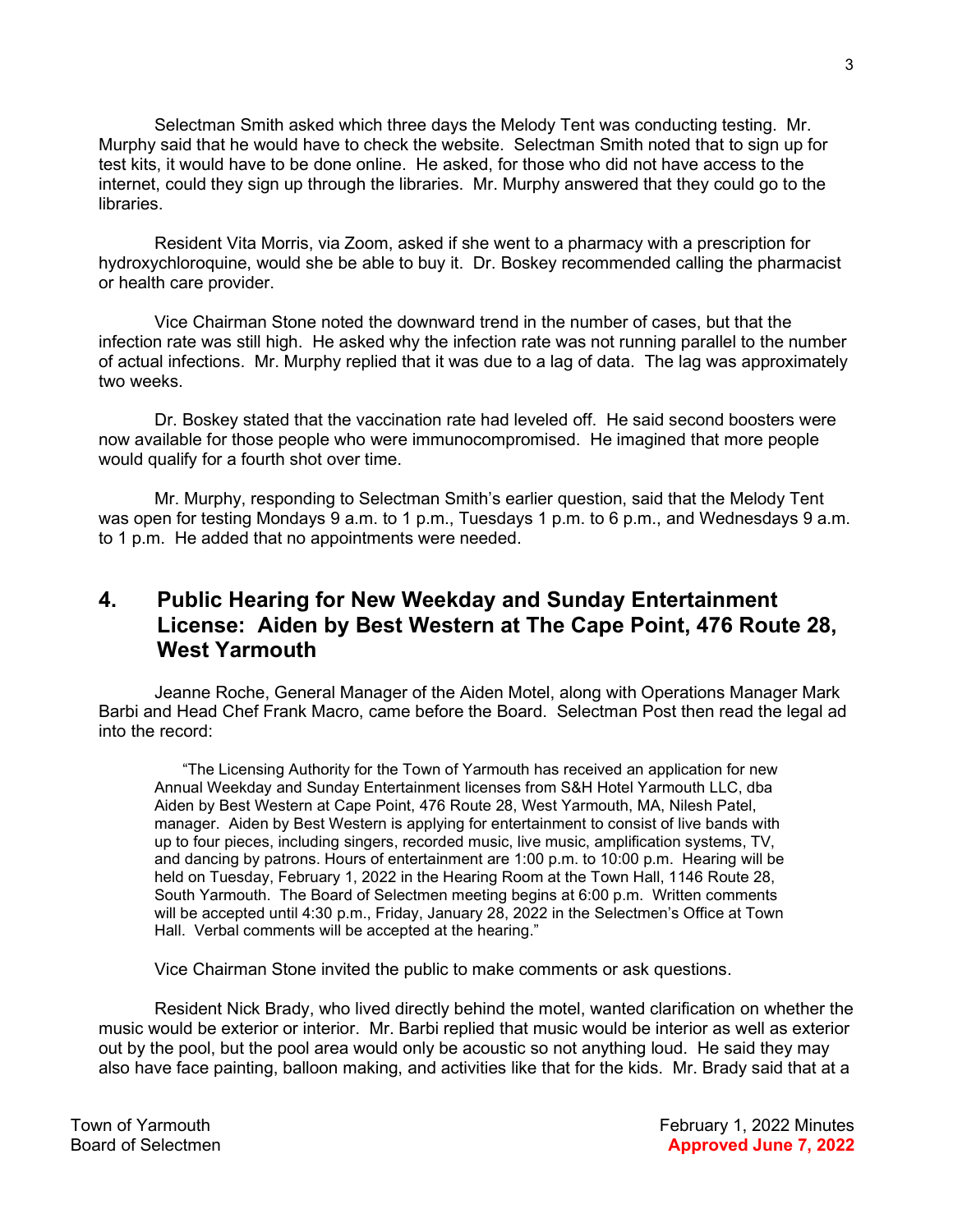previous hearing, the ending time was to be 9 p.m., so he did not understand why the music would go to 10 p.m. Mr. Barbi responded that only the music inside would go until 10 p.m. The outside music by the pool would be done by 9 p.m., and probably would not occur every night. Mr. Brady then inquired about the interior music amplification. Mr. Barbi said that the music would be located at another area of the motel. Mr. Brady stated that Ms. Roche would be the third general manager he had dealt with in the past two years, and that there had been a lack of communication with the others. Ms. Roche said that she lived in Falmouth, but the managers lived in Yarmouth so could respond immediately to concerns. They knew the importance of being respectful of the neighbors. Mr. Brady said his main concern was with loud noise around the pool area. Vice Chairman Stone asked if they could accommodate Mr. Brady by having the music end in the pool area by 9 p.m. at the latest, and Mr. Barbi replied that they would. The Sunday stop time was then discussed, and Ms. Roche said that an 8:00 p.m. stop time on Sundays would not be a problem, since Sundays were typically guest check-out days.

Resident Russell Randolph then spoke before the Board. He said he lived next door to Mr. Brady, and that the pool area was less than 25 yards distance from his living room. He questioned whether there would be four or five different kinds of instruments played. He said that an acoustic guitar would be better than amplified instruments, but noted that lingering people who had been drinking could be noisy as well. He said that his girlfriend, who owned 10 Rig Lane across from Mr. Brady's house, was not feeling well so was not in attendance. He said she had complained in the past about idling vehicles in the parking lot by the fence that separated the properties. Sometimes the idling would begin at 6 a.m. and last an hour, the noise keeping them awake. He also said that there was a security light at the end of the parking lot which shined into their yard instead of onto the lot. The previous manager told him it would be fixed but it never was.

Sandy Armstrong, from 23 Coachman's Lane, was the next person to address the Board. She said that she could hear a lot of the pool activity from her property. She liked to relax on her deck and did not mind the sound of children laughing and splashing, but she was concerned about loud music. She asked what the starting time of the music would be. Mr. Barbi said that it had not been determined, but could start between noon or 1 p.m. Selectman Post noted that the application stated 1:00 p.m. would be the start time. Mr. Macro said that they applied for 1 p.m. as a start time, but he did not think that they would have many performers going from 1-9 p.m. Mr. Barbi said that other activities could take place in the daytime starting at 1 p.m., such as face painting, balloon making, or a magician performing. Mr. Macro said that the light entertainment around the pool could be an acoustic guitar or maybe steel drums. Inside the motel in the bar area would be the amplified four-piece bands or singers. There would not be amplification outside. The outside area was intended for entertainment of the families, and the inside area by the bar was intended for adults. Mrs. Armstrong's husband Gary then spoke, saying that they had contacted the motel three times in the past about noise. He also brought up the noise from idling vehicles and stated that there was a State law against it, with a fine.

Selectman Smith said that, although an 8 p.m. end time for music on Sundays was talked about, it was not specified on the application, so he wanted it to be a condition of the approval. He also stated that steel drums could be quite loud, so he would not be in favor of that. He said that he approved of their plans, as long as the noise was contained. He also stated that the lights going into the neighboring yards should be corrected and that vehicles should not idle in the parking lot longer than five minutes.

Selectman Post questioned the information on the application and noted that the weekday information was different than the Sunday. She said that the Board wanted businesses to be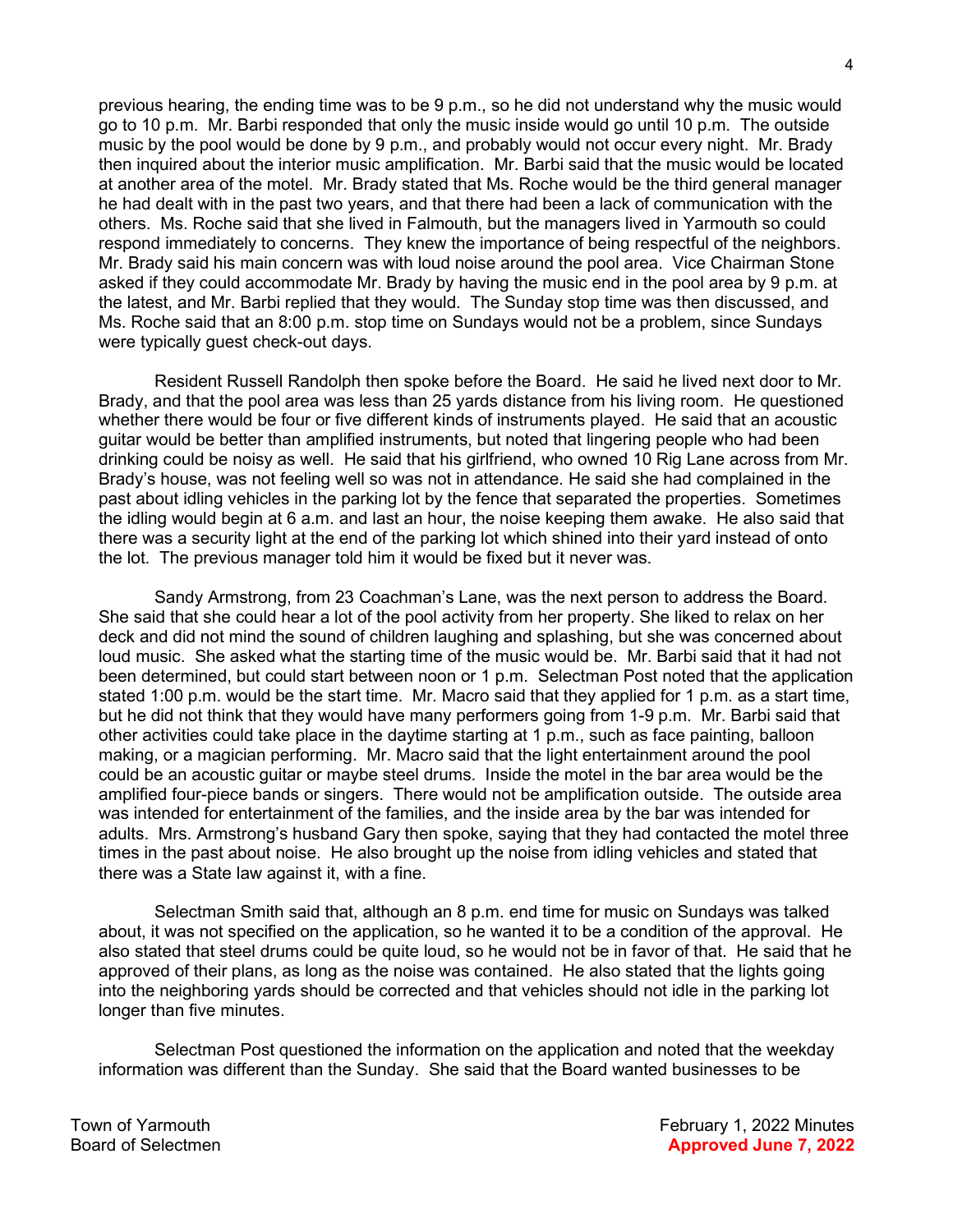successful, but it had to even out with a good quality of life for the neighboring residents. She said that it was difficult to agree to an expansion of what would be allowed on the license, when there were several initial issues that still needed to be addressed. She said that the motion would need to be crafted to delineate what would be allowed for entertainment on the inside versus what would be allowed outside.

The Town Administrator stated that a revised site plan had been submitted to accommodate no more than 40 seats, and that it had been reviewed by the Building and Health Offices. Selectman Post told the applicants that it would be important for them to read through the comments made by the Building, Health and Fire officials.

Selectman Horgan had no questions, but said he was concerned with noise from steel drums.

MOTION: To close the public hearing. Motion by: Tracy Post Seconded by: Dan Horgan Vote: 4 ayes; 0 nays. The motion passed unanimously.

MOTION: To approve the Weekday and Sunday Entertainment License for inside, allowing amplified music during the hours of 1 p.m. to 10 p.m. seven days per week; for outside, allowing one-piece acoustical music only, with no amplification and no steel drums, during the hours of 1 p.m. to 9 p.m. six days per week, and 1 p.m. to 8 p.m. on Sundays, subject to the issuance of a certificate of inspection of the Health Department, Building Department and Fire Department, and any other applicable authority.

Motion by: Tracy Post Seconded by: Dan Horgan **Discussion:** Selectman Smith questioned if they should have the ending time for the outside be 8:30 p.m. instead of 9 p.m. six days per week. It was decided to keep the ending time at 9 p.m. because it would remain light until then during the summer months. The pool would only be open from May until probably Columbus Day weekend.

Vote: 4 ayes; 0 nays. The motion passed unanimously.

## 5. Public Hearing for Special Entertainment License: Yarmouth Winter Carnival hosted by Yarmouth Chamber of Commerce, at Skull Island, 934 Route 28, South Yarmouth

Selectman Post read the legal ad into the record:

"The Town of Yarmouth has received an application from the Yarmouth Chamber of Commerce for a Special Entertainment License to host a Yarmouth Winter Carnival on February 18, 19, and 20, 2022 at Skull Island, 934 Route 28, South Yarmouth. The Yarmouth Winter Carnival will feature a variety of recorded music with amplification from 4 p.m. to 8 p.m. on February 18<sup>th</sup>, 11 a.m. to 6 p.m. on February 19<sup>th</sup>, and 11 a.m. to 3 p.m. on February 20<sup>th</sup>. Hearing will be held on Tuesday, February 1, 2022 in the Hearing Room at the Town Hall, 1146 Route 28, South Yarmouth. The Board of Selectmen meeting begins at 6:00 p.m. Written comments will be accepted in the Selectman's Office until 4:30 p.m. on Friday, January 28, 2022. Verbal comments will be accepted at the public hearing."

Mary Vilbon, Executive Director of the Yarmouth Chamber of Commerce, told the Board that they had been discussing having a Winter Carnival in Yarmouth for three years. Originally it was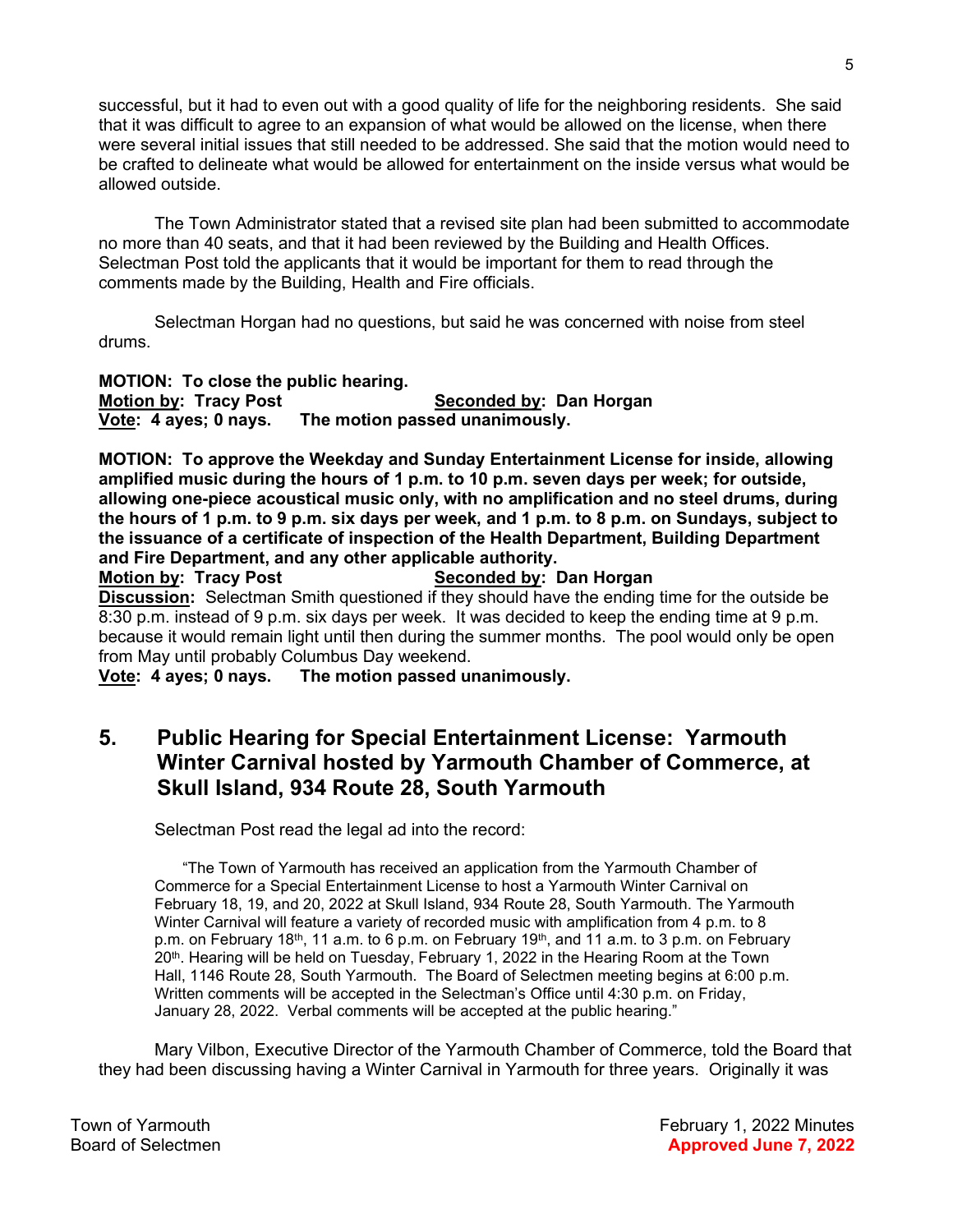planned to be held at various locations throughout the Town, however with the pandemic, it was decided that one location would make the event more manageable. She said that the Nickinello's offered their property to be used for the carnival. A portion of the parking lot would be blocked off with jersey barriers, with one entrance and one exit. An arcade, magicians and ice sculpting were planned, and the Yarmouth Recreation Division would be putting out their skating rink. It would be funded by the Economic Development Committee. People would pre-register to use the skating rink. A professional event company would be preparing the equipment and were seasoned in how to manage the sound.

Selectman Horgan said that he was excited about the planned activities and hoped it would be an annual event. He said that he had signed up as a volunteer. Ms. Vilbon said that more volunteers were needed. Selectman Horgan noted that the Chamber was asking for a fee waiver and asked how much the fee cost. Ms. Vilbon replied that the fee cost \$65. They would be asking for a \$2 entry fee, and a fee to enter a s'mores pit, which would help cover the cost. The entry fee would also help them determine a count of how many people were actually coming to the event. The carnival was meant to be a community event, not a money maker.

MOTION: To close the public hearing. Motion by: Tracy Post Seconded by: Dan Horgan Vote: 4 ayes; 0 nays. The motion passed unanimously.

MOTION: To approve the application as presented. Motion by: Tracy Post Seconded by: Dan Horgan Vote: 4 ayes; 0 nays. The motion passed unanimously.

 Vice Chairman Stone asked about the fee waiver, and Selectman Post said that the request was part of the Consent Agenda.

# 6. Wastewater Update

## a) Comprehensive Wastewater Plan & Notice of Project Change Discussion and Possible Vote

Jeff Colby, DPW Director, gave a quick overview of the schedule, and then went on to describe the Notice of Project Change. He said that the Town did have an approved Comprehensive Wastewater Management Plan filed back in 2010. That plan did not include the Bass River Watershed however, so this Notice of Project Change was important as it included that component of the wastewater plan. Mr. Colby said the Executive Summary was included in the Selectmen packets, and it explained what had been done as well as described some of the other permit requirements which would need to be filed as soon as possible. He said that it was a major milestone for the community. He said he had spoken with members of the Water Resources Advisory Committee (WRAC), and they supported the filing, and if approved by the Board of Selectmen, it would be filed February 15 with DEP.

### MOTION: To approve the Wastewater Plan and Notice of Project Change as presented. Motion by: Tracy Post Seconded by: Dan Horgan and Peter Smith Vote: 4 ayes; 0 nays. The motion passed unanimously.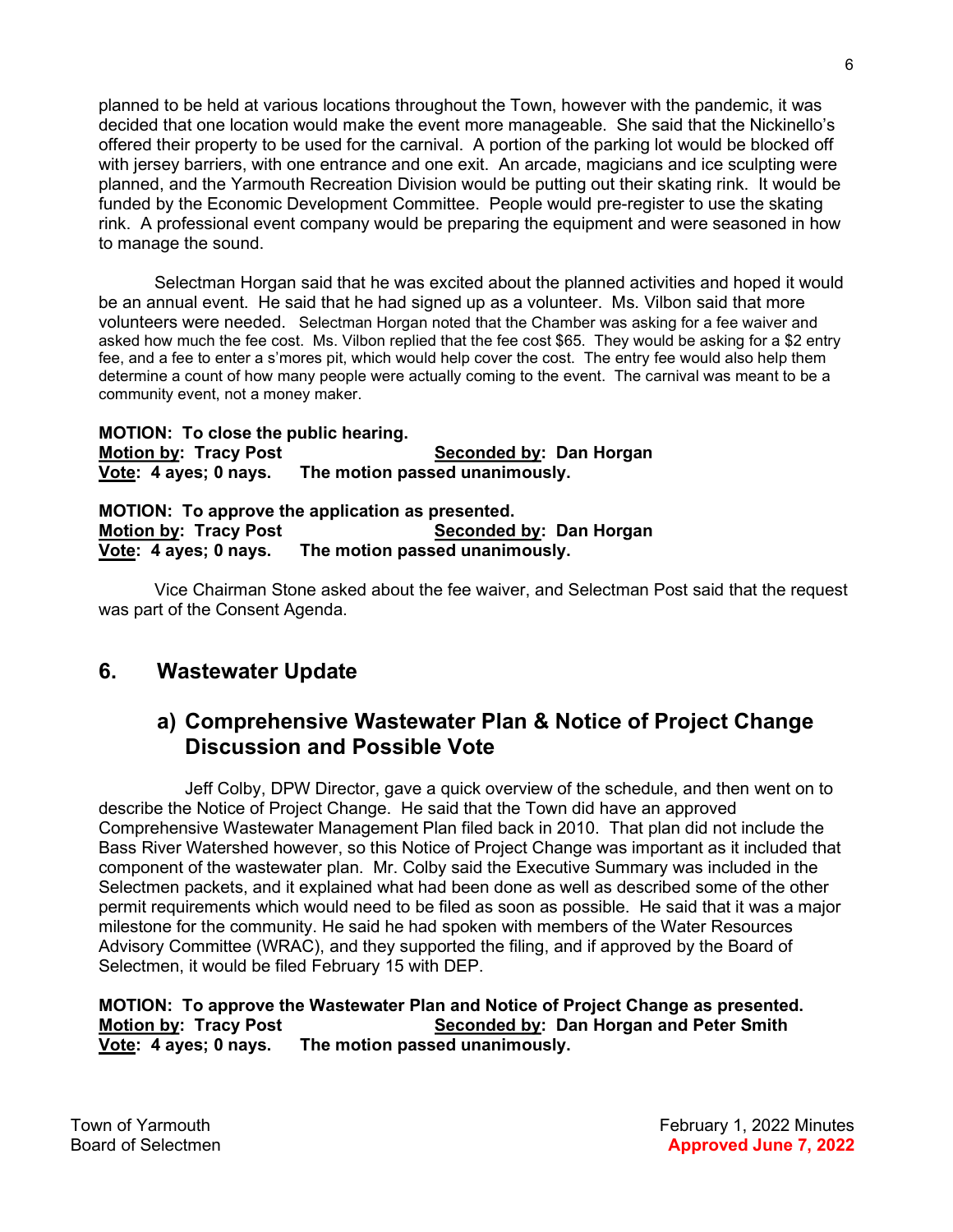# b) Project Manager (OPM) Discussion and Possible Vote

Mr. Colby said that the Owner's Project Manager would be brought on before the designer as part of State requirements. Anything over \$1.5 million for vertical construction required an OPM by State law, so the Town was hoping to bring the OPM on board to help with the construction as well as help coordinate some of the collection system work, He said that the entity would need to have experience in vertical as well as horizontal construction types of projects, and in wastewater projects specifically. After putting out an RFQ, the Town received nine responses. A screening team was set up, including Mr. Colby, Water/Wastewater Superintendent Laurie Ruszala, the Town Administrator, the Assistant Town Administrator, and two members of the WRAC. Four out of the nine firms were selected for interviews. The presentations from all four were included in the Selectmen packets. Mr. Colby said that although all the firms were highly qualified, the screening team decided that Wright-Pierce was the highest ranked firm, so Wright-Pierce would be their recommendation to the Board for OPM services. The contract would take them through the design and bidding process.

Vice Chairman Stone announced that he had received an email from Chairman Mark Forest. Chairman Forest wanted it on record that he was in full support of Wright-Pierce as the OPM, and that he had read the recommendations and watched the interviews on video. Mr. Forest believed that they were a solid choice and would do a very good job for the Town. He also wanted it to be known that he was in full support of the Notice of Project Change as well.

Town Administrator Whritenour wanted to note that Wright-Pierce had strength in permitting, which was an important area, and that the group felt the firm would put the Town in a good position to drive the wastewater project forward.

### MOTION: To approve the memorandum that was presented before the Board, and to appoint Wright-Pierce as the Owner's Project Manager.

#### Motion by: Tracy Post Seconded by: Peter Smith

Discussion: Selectman Horgan wanted to know how CDM Smith's work would interface with the new consultant. Mr. Colby said that CDM Smith was doing the early wastewater planning for the Town, and they were the ones that prepared the Notice of Project Change document. The OPM would do more detailed work, such as helping with the review of treatment plant design plans from an RFQ due on February 8. The scope of services would be discussed with Wright-Pierce, along with a final cost proposal and contract, once the Board approved them as OPM. Selectman Smith asked if there would be a clause in the contract to allow the Town to remove itself if something went wrong. Mr. Colby said that the Town contracts always had clauses to allow the Town to get out of it for cause.

Vote: 4 ayes; 0 nays. The motion passed unanimously.

### 7. Committee Update: Recycling and Solid Waste Advisory **Committee**

Town Administrator Whritenour introduced Jill Talladay, Chairman of the Recycling and Solid Waste Advisory Committee (RASWAC), and her co-chair Carol Ewing, who were both attending via Zoom. Assistant DPW Director Roby Whitehouse was also before the Board, helping with the presentation.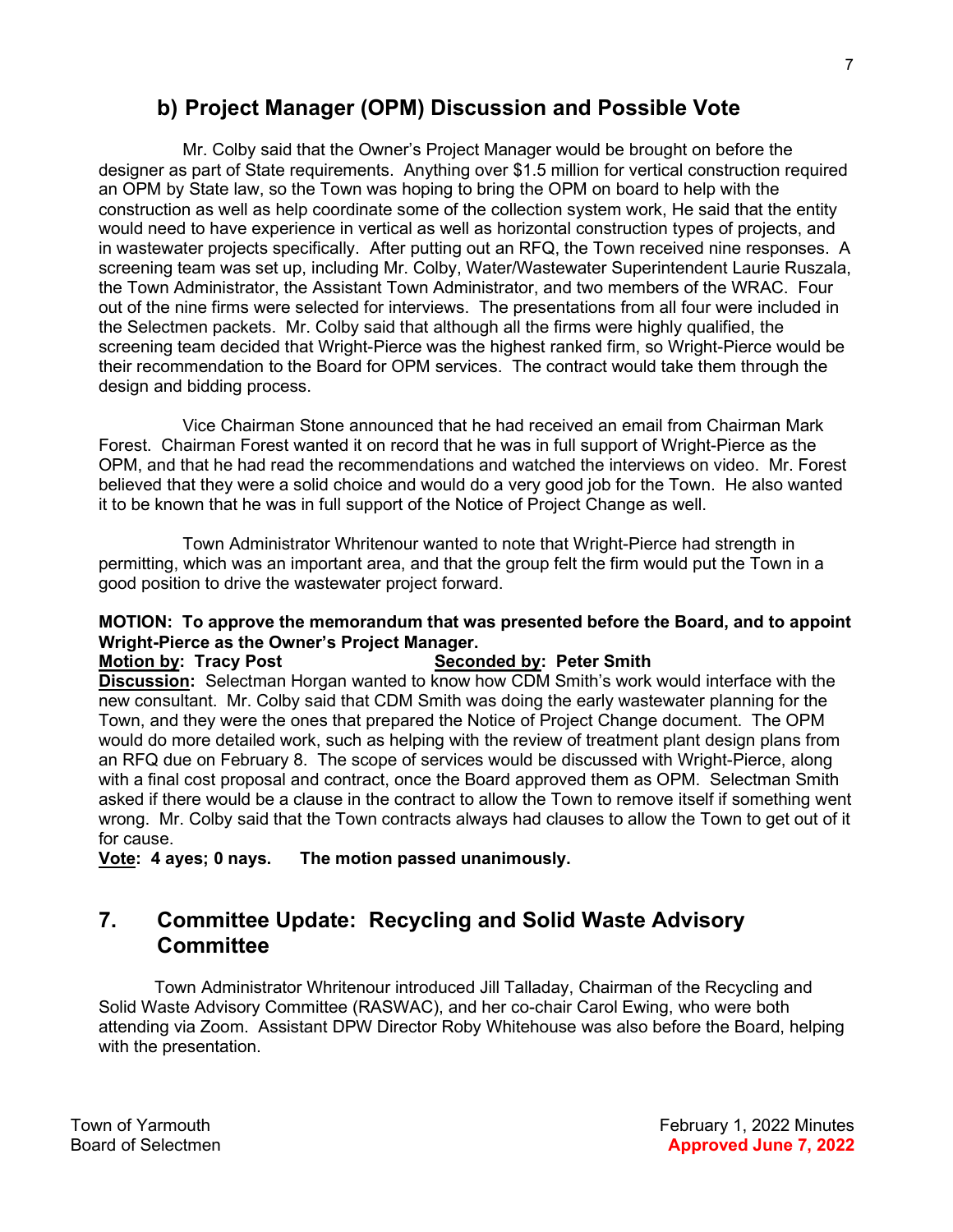Ms. Talladay said that their committee always advocated for ways to reduce waste. Some past accomplishments included the municipal bottle ban that was passed at Town Meeting which took effect this past fall. Their committee also advocated for water bottle filling stations within the Town, knowing it would reduce the use of single-use plastic bottles. They were currently monitoring and working with departments to help notify vendors at events about the bottle ban. They also implemented a pilot program for food waste composting located at the Transfer Station area, and it seemed to be working well. Although a pay-as-you-go disposal program did not pass several years ago, the committee spoke with a couple of Brewster and Sandwich representatives about their successful programs and may consider proposing the program again in the future. The committee continues to support a ban on polystyrene food containers. To see how they could do a better job at dealing with hazardous materials, they invited Calliope Chute from the Town of Barnstable who oversees the Cape's hazardous waste collections, to speak to the committee.

Ms. Ewing then reviewed the goals for the coming year. The first goal would be to advocate for extended producer responsibility (EPR), which was currently before the Massachusetts legislature. The second goal would be to encourage the addition of recycling bins throughout the Town. The third goal would be to continue to stress the importance of recycling. The fourth would be to promote education about hazardous materials. The final goal would be to advocate for a small budget for the committee, to help them become an "action" committee, and not just an "advisory" committee.

Ms. Talladay then explained about the proposed polystyrene ban which was on the upcoming Town Meeting warrant. As a form of outreach, they had sent surveys to the restaurants to see how they felt about the possible changes. Memos were sent to the Board of Health and to the Town Administrator so they would be kept up to date. Selectman Horgan acted as a liaison. A petition was initially filed for the proposed ban in September 2021, however, due to a technicality, it was not able to be placed on that warrant. It would be on the May 2022 warrant, and the committee hoped the Board of Selectmen would support it.

Selectman Post said that she was excited about the proposed ban and noted that the effective date of June 1 the following year would allow everyone to plan accordingly.

Selectman Smith asked if other towns had similar bylaws, and Ms. Ewing replied, yes. He asked if any of those town experienced problems. Ms. Ewing said that she was not aware of any problems with violations, and Ms. Talladay added that the ban was working very well in Wellfleet and Provincetown. Mr. Smith said that he was in favor of the ban.

Selectman Horgan asked who was utilizing the pilot composting program over at the Transfer Station area, and where it was located. Ms. Talladay said that consumers/residents were using it. The committee promoted it on the Town's website and through the Chamber of Commerce. She explained that it was located past the recycling area on the right-hand side, before the batteries area, and near the clothing bins at the end. Mr. Horgan said that he liked the idea of recycling bins, and also was supportive of the polystyrene ban.

Vice Chairman Stone had questions regarding alternatives to polystyrene and asked about the responses they got from the business community. Ms. Talladay said that many of the restaurants knew that the ban would eventually happen, so they had already begun preparing. He felt that there could be an immediate impact environmentally if passed. Ms. Talladay also wanted to note that the proposed ban had been reviewed by Town Counsel.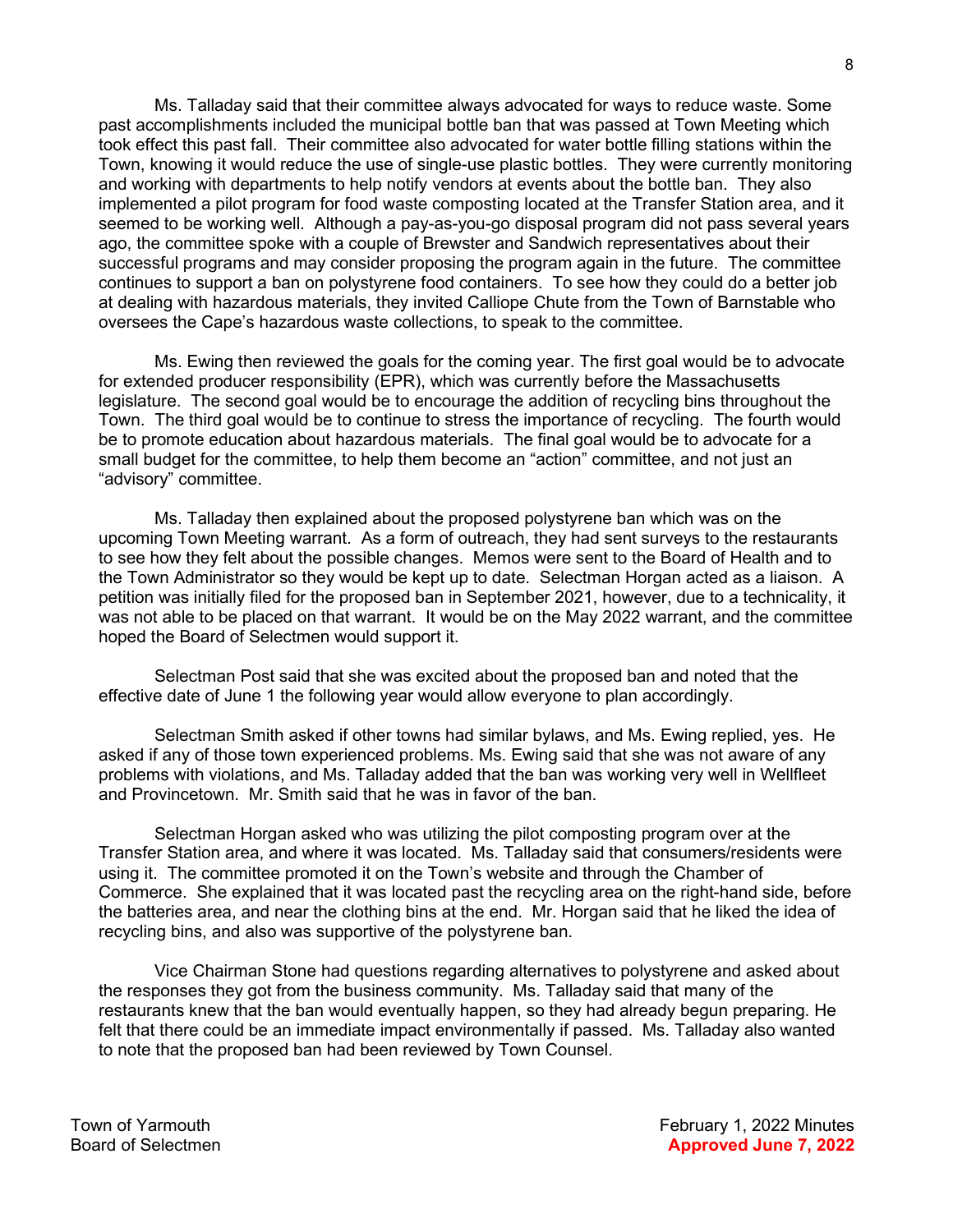A short discussion regarding funding then took place. Selectman Post said that she would be interested in knowing for what the funds would be used, such as for education or for flyers. The Town Administrator also explained how donations could be utilized.

# 8. Board and Committee Actions

### 1. Committee Appointments

Selectman Smith, Appointment Chairman, told the Board that Lorraine Doyle had been recommended as the Town of Yarmouth Alternate Representative to the Barnstable County HOME Consortium Advisory Council. She had been recommended by the Chair of the Committee, Mary Waygan, and several other people. Selectman Post noted that there was no talent bank form included in the packet. It was then decided to table the discussion until the next meeting when the form could be included for review.

Selectman Smith then recommended Maria Marasco to be placed on the Community Economic Development Committee. He said there had been many great applicants for this appointment.

MOTION: To appoint Maria Marasco as a regular member to the Community Economic Development Committee for a three-year, unexpired term, which would run through July 2024.

Motion by: Tracy Post Seconded by: Dan Horgan Vote: 4 ayes; 0 nays. The motion passed unanimously.

### 2. Upcoming Agenda Review

The Town Administrator said there were some critical items scheduled for the next meeting. The Vision Plan was scheduled to be presented, as well as the First Draft of the Annual Town Meeting Warrant. There was also a required vote of seasonal population for licensing purposes that needed to be done for the ABCC. The final item was a discussion and possible vote on Town Counsel services.

For the March 1 meeting, the Town Administrator hoped to have the Substance Abuse Commission come before the Board. There was also a show cause hearing for alleged violations by the Moose Lodge. There was also to be recognition of retirees.

Mr. Whritenour said that he had requested new dates from the facilitator so that the Board could reschedule their meeting for setting goals. The last date had to be canceled due to the snowstorm.

Selectman Smith said he would like to see something on the schedule regarding beginning the search for a new Police Chief, as he felt the current Chief would be hard to replace.

### 3. Individual Items

Selectman Post wanted to thank all the employees who had worked so hard during the storm, at the DPW and at the Emergency Operation Center. She said that it is often a thankless job, but she was grateful for their hard work and efforts.